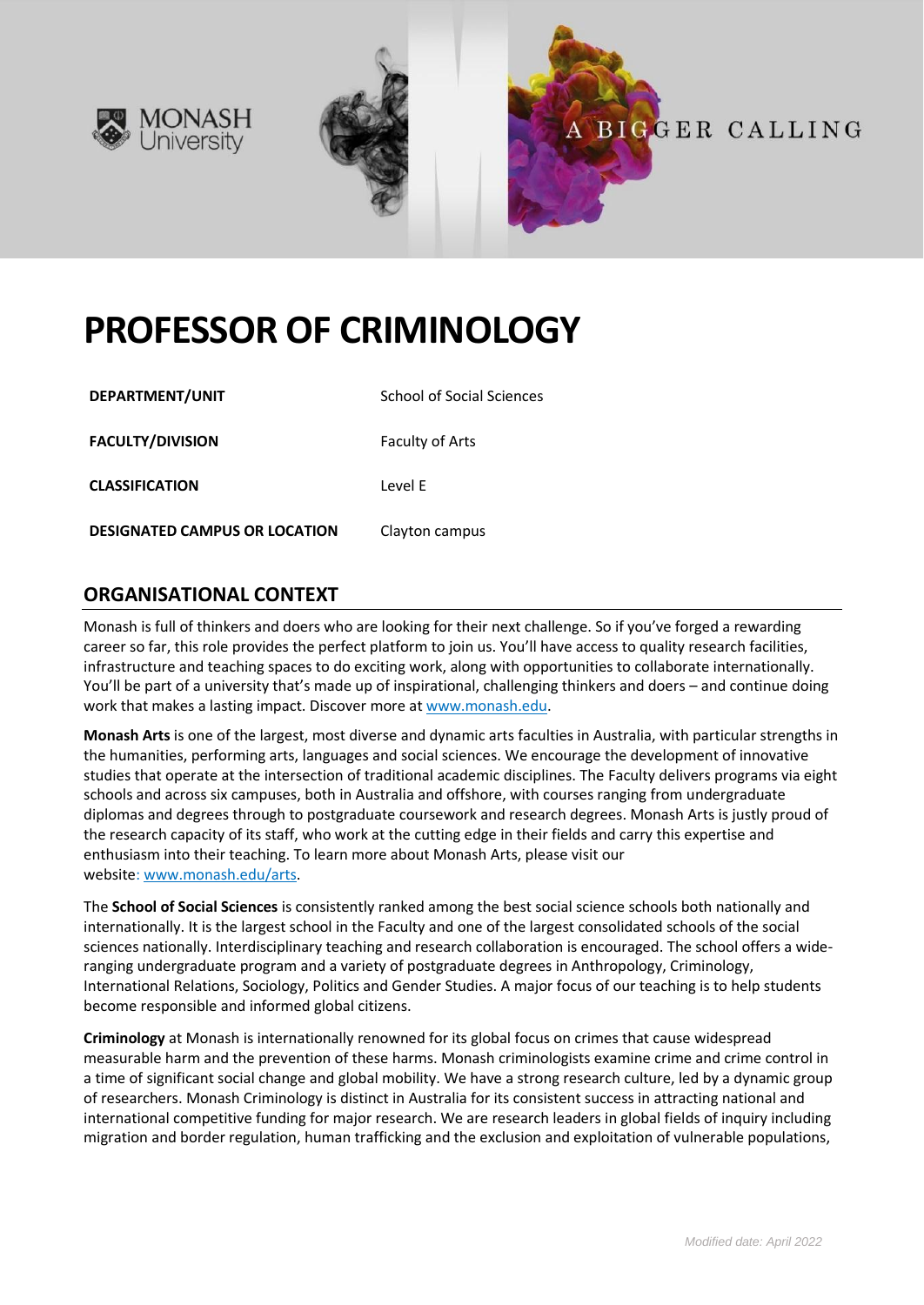and gendered violence. We lead national and international research on prison policy and practice, comparative criminology, policing and cybercrime. Several of our staff are also involved in the Monash Gender and Family Violence Prevention Centre, the leading research centre on this topic in Australia. We strongly encourage and support interdisciplinary and impactful research.

**Monash Criminology** consistently delivers excellence in teaching and supervision. We teach over 3000 undergraduates every year in units that are closely aligned with our research strengths, and we supervise over 25 post graduate students. We also teach a range of postgraduate coursework units in the Master of Public Policy, as well as in Gender and Family Violence Prevention. We teach a leading Bachelor of Criminology degree, and in 2022 further expanded our undergraduate specialist offerings by introducing a Bachelor of Criminology and Policing degree, which is the only one of its kind in Australia. In this degree, students undertake the first two years of study at Monash, completing the BCrim degree in an accelerated mode, and in their third year, complete a Diploma of Policing taught by Victoria Police at the Police College in Melbourne. These are cutting edge programs aimed at equipping students with the professional skills, specialist knowledge and key capabilities relevant to careers in a wide range of Criminology related fields including policing, and/or further research studies.

## **POSITION PURPOSE**

A Level E academic is expected to exercise a special responsibility in providing leadership and in fostering excellence in research, teaching, professional activities and policy development in the academic discipline within the department or other comparable organisational unit, within the university and within the community, both scholarly and general.

**Reporting Line:** The position reports to the Head of School

**Supervisory Responsibilities:** This position provides direct supervision to a number of staff

**Financial Delegation:** Not applicable

**Budgetary Responsibilities:** Not applicable

# **KEY RESPONSIBILITIES**

Specific duties required of a Level E academic may include:

#### **1.** Research

- Actively engage in a specialist research area in line with the Faculty's research strategy, by maintaining a substantial active publications record (high-quality refereed journals) and supervising and mentoring early career researchers and research students
- Foster research excellence through procuring competitive research grants, leading significant research projects and working with other staff to develop research links
- Supervision of the program of postgraduate students engaged in course work and research projects
- Significant contribution to the profession and/or discipline both nationally and internationally
- **2.** Teaching and education activities:
	- Acting as subject coordinator and Chief Examiner, which includes a range of administrative functions, the majority of which are connected with the subjects in which the academics teaches
	- Initiation and development of subject material, and the effective teaching using both on-line platforms and face-to-face activities
	- Provide strong and committed leadership in teaching, curriculum development and research training by participating in the faculty's curriculum planning and development processes,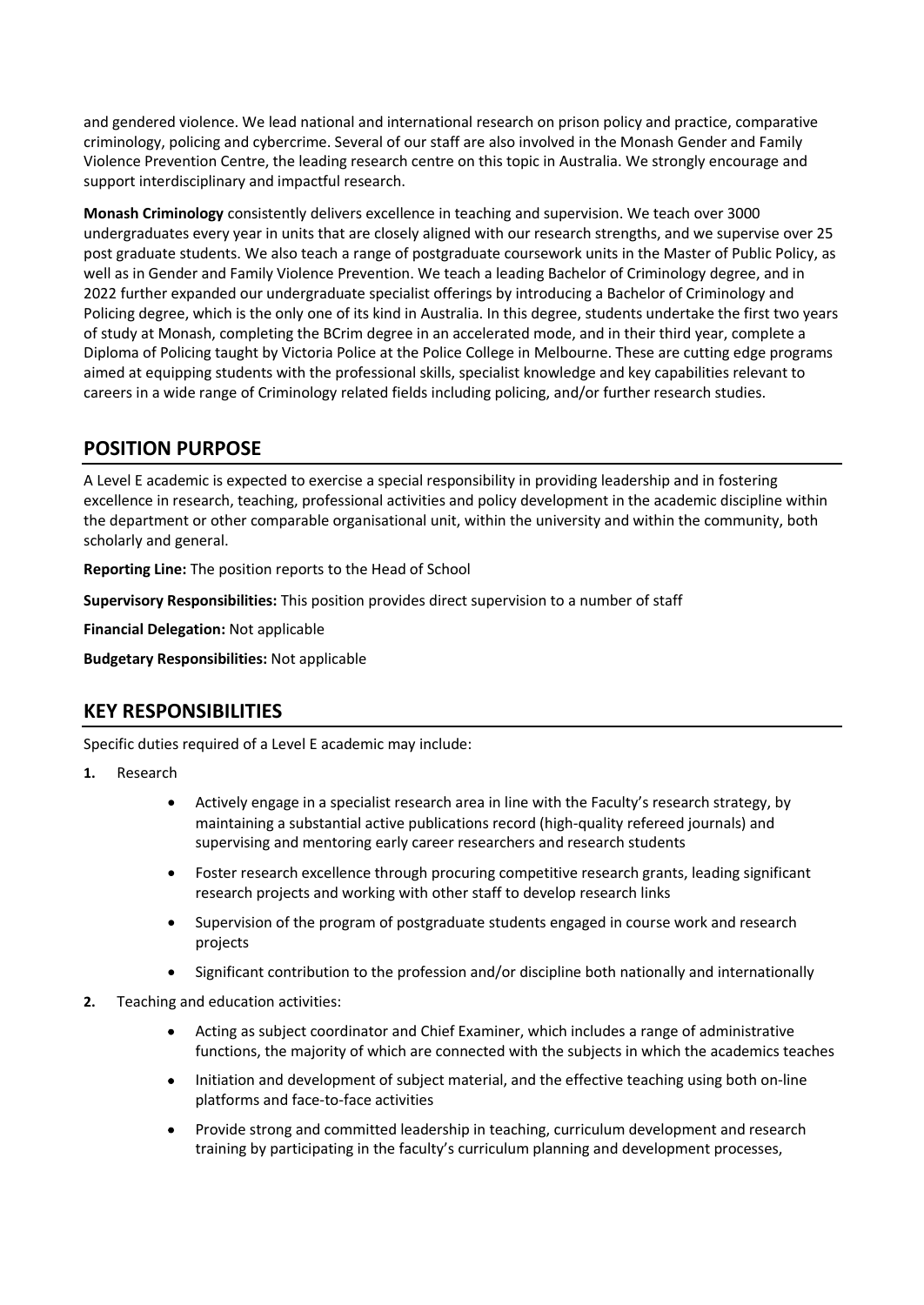academic committees, and relevant examination processes in addition to monitoring the quality of individual teaching in the relevant discipline

- Provide innovative and effective leadership for the expansion of the faculty's HDR program by attracting high quality HDR students
- **3.** Service
	- Contribute to academic and administrative leadership within the faculty by participating in the development of policy and strategy
	- Maintain and broaden collaborative partnerships with relevant faculties and departments/schools within the University and community
	- Maintain and broaden collaborative partnerships with external agencies both nationally and internationally, making a significant contribution to the profession
	- Actively contribute to partnering with industry and diversifying funding avenues
- **4.** Other duties as directed from time to time

### **KEY SELECTION CRITERIA**

#### **Education/Qualifications**

- **1.** The appointee will have:
	- A doctoral qualification, or equivalent accreditation and standing, and recognised as a leading authority within the field of Criminology.

#### **Knowledge and Skills**

- **2.** Evidence of outstanding scholarly activity of an international standard in Criminology and a demonstrated ongoing commitment to one or more programs of research
- **3.** Demonstrated ability to generate research income, including from both traditional and more innovative sources of research funding
- **4.** Record of successful supervision of postgraduate research students and the ability to make a significant contribution to postgraduate training programs in Criminology
- **5.** Proven excellence in teaching (at both undergraduate and postgraduate levels)
- **6.** Willingness and capacity to make a substantial contribution to all activities of the department, including administration and planning
- **7.** Proven professional leadership qualities and capacity for executive administrative responsibilities
- **8.** Evidence of sustained relationships with industry, government agencies and professional bodies coupled with vision for the future needs and development of Criminology within Australia and internationally

## **OTHER JOB RELATED INFORMATION**

- Travel to other campuses of the University may be required
- There may be a requirement to work additional hours from time to time
- There may be peak periods of work during which taking of leave may be restricted
- A current satisfactory Working With Children Check is required
- This position will require a successful National Police Record check